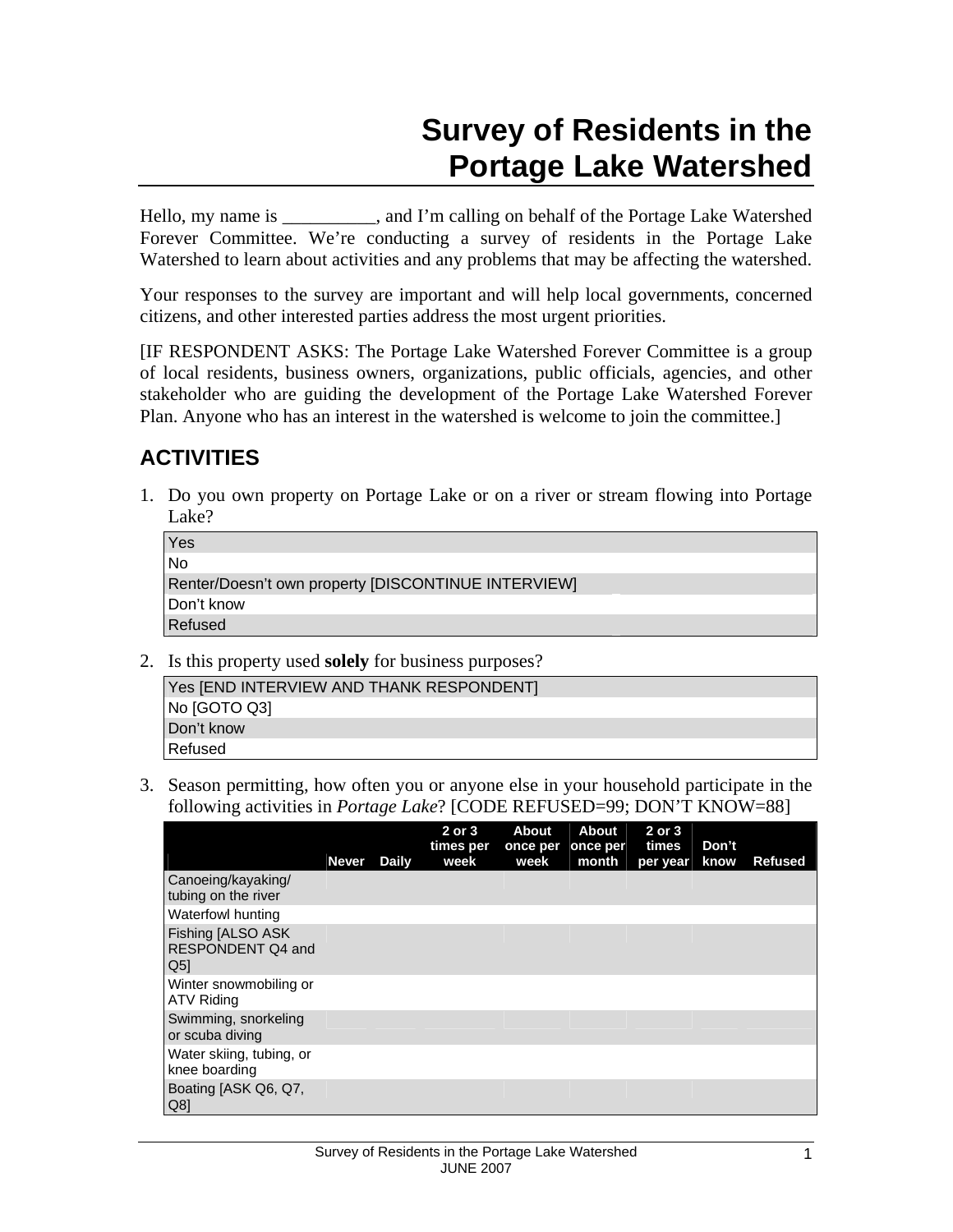[ASK Q4–5 ONLY IF ANSWER TO ITEM 'C' ABOVE IS **ANYTHING BUT**  "NEVER".]

4. How would you rate the fishing in Portage Lake?

| Excellent    |  |
|--------------|--|
| Good         |  |
| Fair<br>Poor |  |
|              |  |
| Don't know   |  |
| Refused      |  |

5. Over the past few years, would you say that the fishing has gotten better or worse, or stayed about the same? [IF BETTER/WORSE: Would that be much or somewhat (better/worse)?]

| Much better     |  |
|-----------------|--|
| Somewhat better |  |
| About the same  |  |
| Somewhat worse  |  |
| Much worse      |  |
| Don't know      |  |
| Refused         |  |

[ASK Q6–8 ONLY IF ANSWER TO ITEM 'G' ABOVE IS ANYTHING BUT "NEVER".]

6. Which of the following describes how you boat? [MAY RESPOND TO MORE THAN ONE]

| Sailboat 20 feet or smaller   |  |
|-------------------------------|--|
| Sailboat over 20 feet         |  |
| Motor boat 20 feet or smaller |  |
| Motor boat over 20 feet       |  |
| Canoe/kayak/paddle boat       |  |
| Jet ski/personal watercraft   |  |
| Other: (specify)              |  |
| Don't know                    |  |
| Refused                       |  |

7. How do you typically access Portage Lake? [CHECK ALL THAT APPLY]

| DNR state public access site                      |
|---------------------------------------------------|
| Dock, mooring or launching from your own property |
| Road end or dedicated easement                    |
| Village Park boating access site                  |
| Don't know                                        |
| Refused                                           |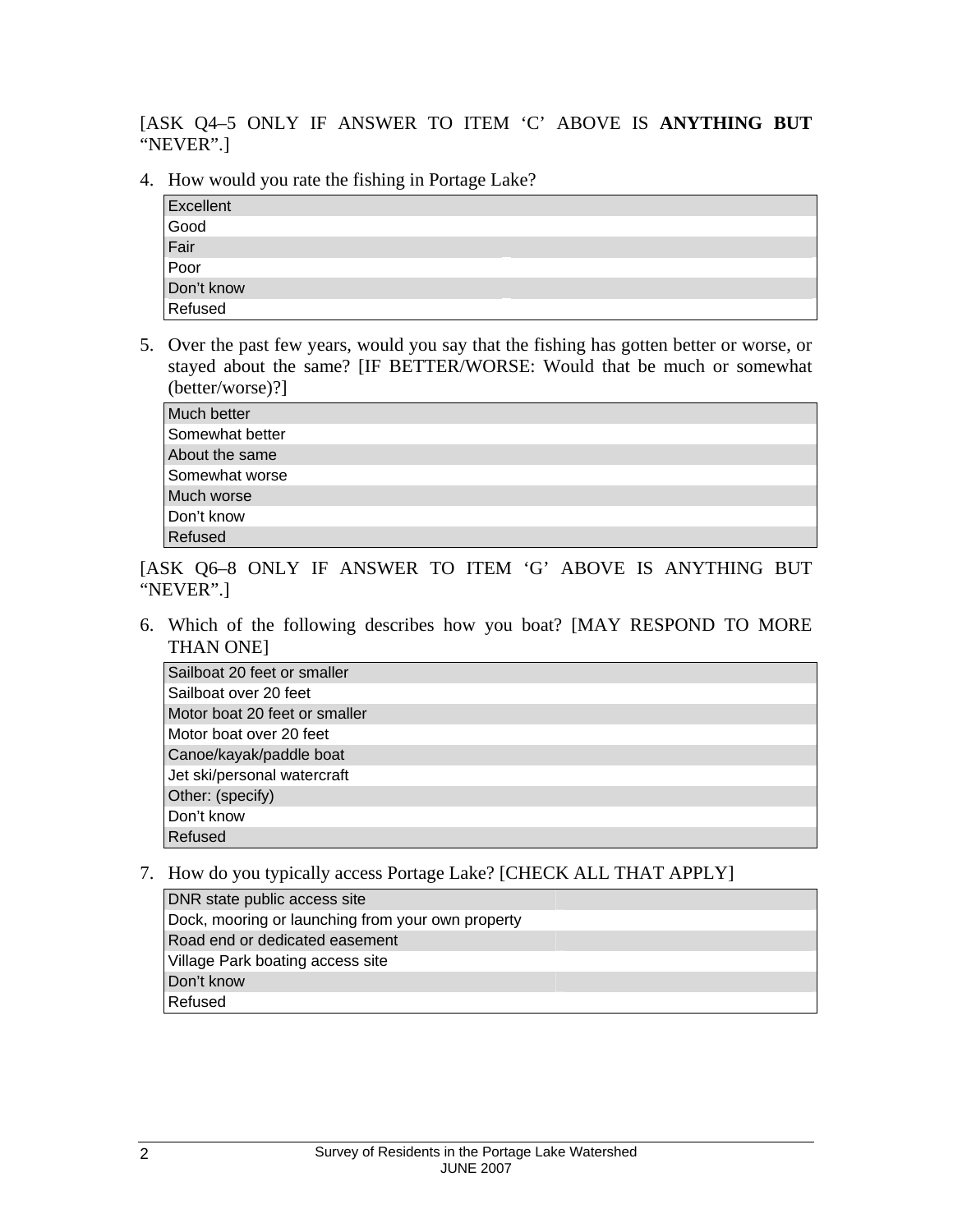8. Overall, how would rate the ease of access to Portage Lake?

| Excellent                  |  |
|----------------------------|--|
| Good                       |  |
| Fair<br>Poor<br>Don't know |  |
|                            |  |
|                            |  |
| Refused                    |  |

9. Have you personally observed any conflicts between various users of Portage Lake, like personal water craft use interfering with those fishing on the lake, or motorized boating activity limiting use of non-motorized canoes or kayaks?

| Yes [GO TO Q10-12] |  |
|--------------------|--|
| No [SKIP TO Q13]   |  |
| Don't know         |  |
| Refused            |  |

- 10. Can you briefly describe what type of conflicts between users of Portage Lake that you have personally observed? [RECORD FREE RESPONSE]
- 11. When do these conflicts occur? Do they occur during peak times of usage, such as summer and holiday weekends, at non-peak times or both?

Peak use times Non-peak times Both peak and non-peak times

12. How often do these conflicts occur? Are they…

| Very frequent     |  |
|-------------------|--|
| Somewhat frequent |  |
| Not very frequent |  |
| Rarely occur      |  |

### **WATER QUALITY**

13. How would you rate the overall water quality of Portage Lake?

| Excellent            |  |
|----------------------|--|
|                      |  |
|                      |  |
| Good<br>Fair<br>Poor |  |
| Don't know           |  |
| Refused              |  |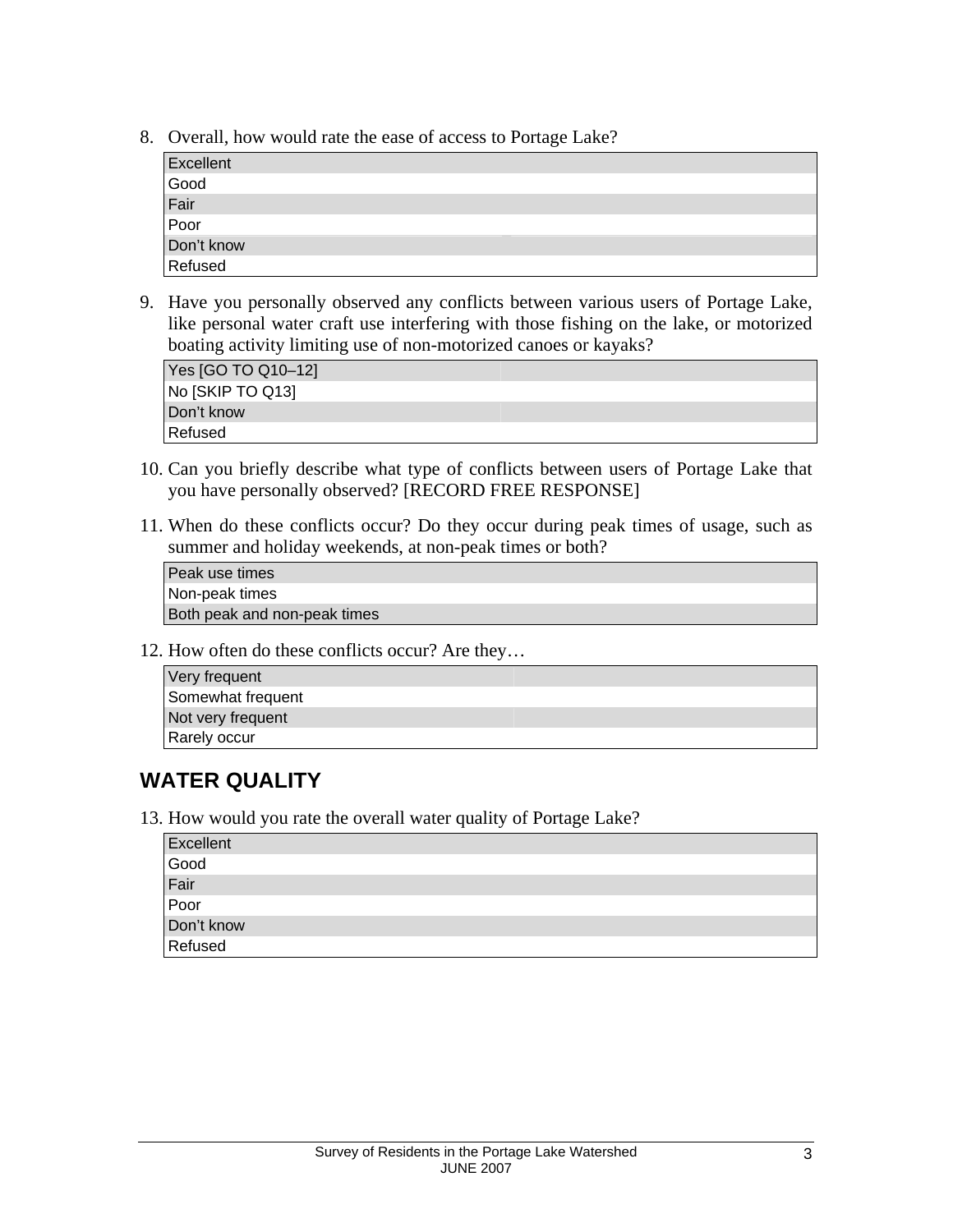14. Compared to other inland lakes with which you are familiar, do you believe that water quality of Portage Lake is:

| Significantly better |  |
|----------------------|--|
| Somewhat better      |  |
| About the same       |  |
| Somewhat worse       |  |
| Significantly worse  |  |
| Don't know           |  |
| Refused              |  |

15. Over the past few years, do you feel that the water quality of Portage Lake has gotten better, stayed the same, or gotten worse? [IF BETTER/WORSE: Would that be much or somewhat (better/worse)?]

| Much better     |  |
|-----------------|--|
| Somewhat better |  |
| About the same  |  |
| Somewhat worse  |  |
| Much worse      |  |
| Don't know      |  |
| Refused         |  |

16. I am now going to read you a list of potential issues for the water quality and recreational opportunities on of Portage Lake. Based on your knowledge and use of Portage Lake, please indicate how much of a problem you feel each is for water quality and recreational opportunities of Portage Lake—Would you say it is a major problem, somewhat of a problem, or is not a problem at all?

|                                                                                                                                                                                        | Major<br>problem | Somewhat of<br>a problem | Not a problem<br>at all | Don't<br>know | Refused |
|----------------------------------------------------------------------------------------------------------------------------------------------------------------------------------------|------------------|--------------------------|-------------------------|---------------|---------|
| Pollution from failing or poorly<br>maintained septic systems, polluted<br>storm water runoff (e.g. fertilizers,<br>pesticides, oil, grease, sediments), or<br>other pollution sources |                  |                          |                         |               |         |
| Lack of understanding by lake users<br>and residents of how their actions can<br>affect water quality of the lake                                                                      |                  |                          |                         |               |         |
| Development along the shoreline                                                                                                                                                        |                  |                          |                         |               |         |
| The spread of invasive, exotic species<br>(zebra mussels, Eurasian milfoil,<br>purple loosestrife, etc)                                                                                |                  |                          |                         |               |         |
| Excessive weeds that limit lake uses<br>during summer months                                                                                                                           |                  |                          |                         |               |         |
| Conflicts among lake users                                                                                                                                                             |                  |                          |                         |               |         |
| Over use by people who do not live on<br>Portage Lake                                                                                                                                  |                  |                          |                         |               |         |
| Decreased future use of lake due to<br>restricted public access                                                                                                                        |                  |                          |                         |               |         |
| Decreased quality of fishery due to<br>reduction in annual plantings of<br>walleye, trout and salmon                                                                                   |                  |                          |                         |               |         |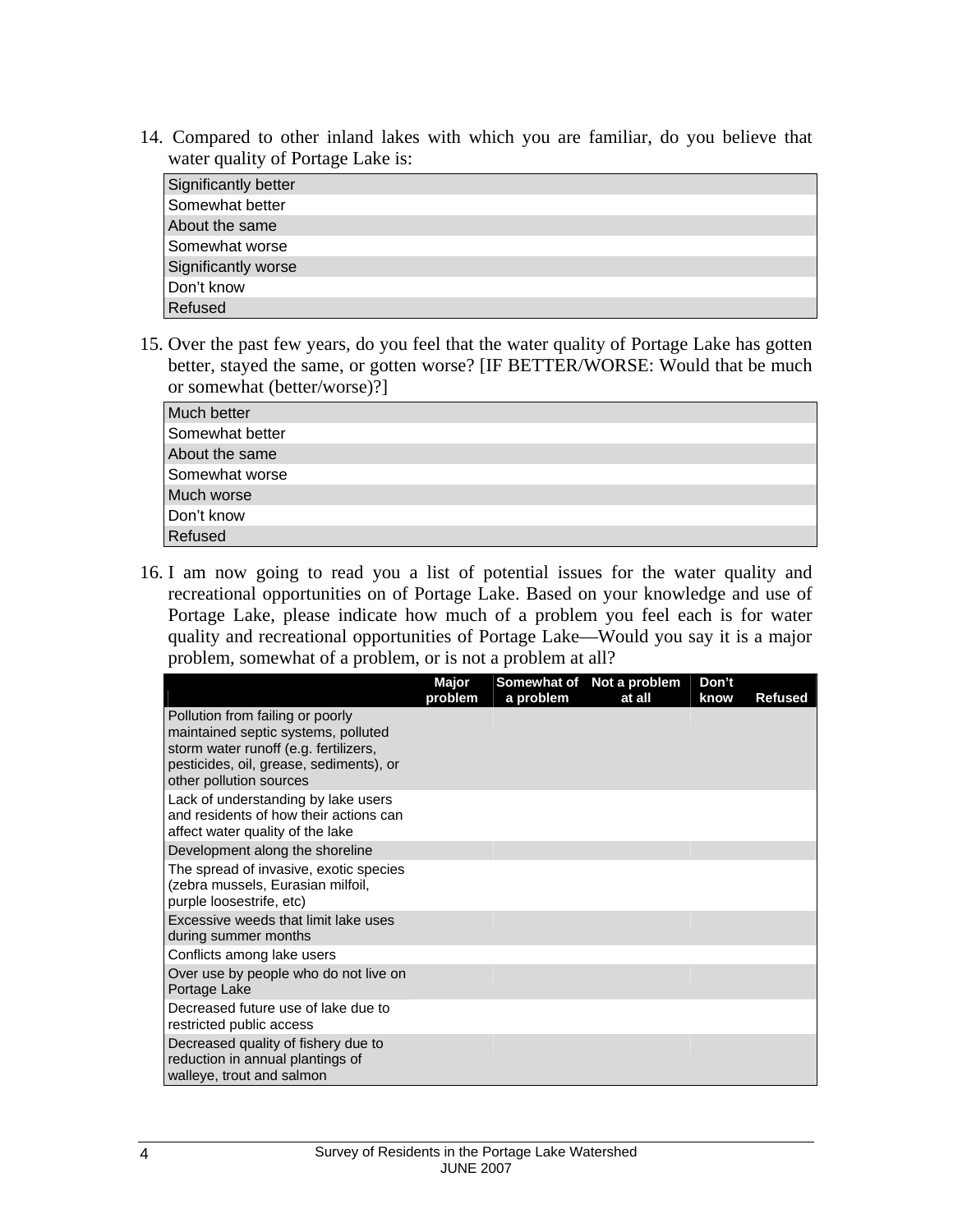|                                                          | Maior | problem a problem | Somewhat of Not a problem Don't<br>at all | know | <b>Refused</b> |
|----------------------------------------------------------|-------|-------------------|-------------------------------------------|------|----------------|
| Lack of effective regulations to protect<br>Portage Lake |       |                   |                                           |      |                |
| Some other threat [RECORD FREE<br><b>RESPONSEI</b>       |       |                   |                                           |      |                |

17. I am now going to read a list of sites and resources in the Portage Lake area. Please tell me, using a scale from 1 to 5, where 1 means "not at all a priority" and 5 means "the highest priority" how much of a priority you feel should be given to protecting each of the following sites and resources?

| Unique lands identified or owned by local land conservancies                                                                                                           |
|------------------------------------------------------------------------------------------------------------------------------------------------------------------------|
| Centennial farms, orchards, and other unique agricultural lands                                                                                                        |
| Lake Michigan sand dune areas and beach areas                                                                                                                          |
| Scenic vistas                                                                                                                                                          |
| Historic structures such as the Gazebo at Portage Point Beach, and<br>Portage Point Inn                                                                                |
| l Native American cultural sites                                                                                                                                       |
| Natural features that help maintain water quality, such as wetlands and<br>natural vegetation along lakes and steams that help filter pollution and<br>prevent erosion |
| Other [RECORD FREE RESPONSE]                                                                                                                                           |
| Don't know                                                                                                                                                             |
| Refused                                                                                                                                                                |

### **WATER IMPROVEMENT ACTIONS AND INFORMATION**

18. From the following list of actions suggested by area residents to improve and protect the water quality of Portage Lake, please indicated whether you strongly support, support, somewhat support, oppose, or strongly oppose:

|                                                                                                               | <b>Strongly</b><br>support | Somewhat<br>support | No opinion<br>one way or<br>the other | Somewhat<br>oppose | <b>Strongly</b><br>oppose | Don't<br>know | <b>Refused</b> |
|---------------------------------------------------------------------------------------------------------------|----------------------------|---------------------|---------------------------------------|--------------------|---------------------------|---------------|----------------|
| Getting more<br>students involved in<br>watershed activities                                                  |                            |                     |                                       |                    |                           |               |                |
| More effective<br>planning for future<br>growth by local<br>officials                                         |                            |                     |                                       |                    |                           |               |                |
| Improving roads to<br>reduce erosion and<br>sedimentation                                                     |                            |                     |                                       |                    |                           |               |                |
| Addressing<br>unplugged and<br>abandoned oil, gas<br>and mineral wells to<br>prevent groundwater<br>pollution |                            |                     |                                       |                    |                           |               |                |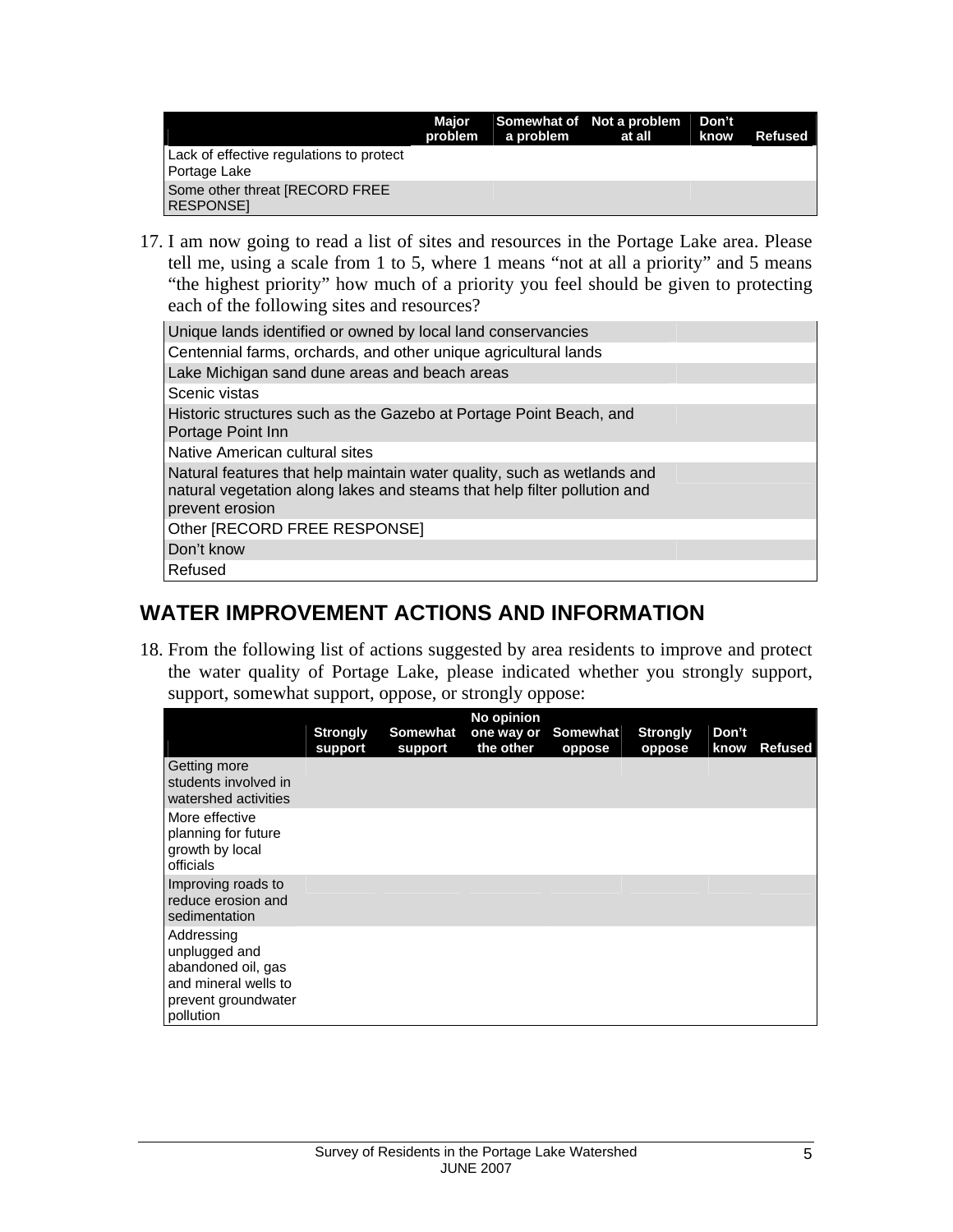|                                                                                                                                    | <b>Strongly</b><br>support | <b>Somewhat</b><br>support | No opinion<br>one way or<br>the other | Somewhat<br>oppose | <b>Strongly</b><br>oppose | Don't<br>know | Refused |
|------------------------------------------------------------------------------------------------------------------------------------|----------------------------|----------------------------|---------------------------------------|--------------------|---------------------------|---------------|---------|
| Expanding use of<br>storm water<br>detention basins,<br>rain gardens and<br>other methods to<br>reduce surface<br>runoff pollution |                            |                            |                                       |                    |                           |               |         |
| Protecting and<br>expanding the<br>natural vegetative<br>strips along<br>shoreline areas of<br>rivers and streams                  |                            |                            |                                       |                    |                           |               |         |

19. I am now going to read a list of possible sources of information about the quality of the water in Portage Lake. Please **indicate** how much of your information *about Portage Lake* comes from each of the sources that I name:

|                                        |      |       |             |             | Don't |                |
|----------------------------------------|------|-------|-------------|-------------|-------|----------------|
|                                        | Most | A lot | <b>Some</b> | <b>None</b> | know  | <b>Refused</b> |
| Local newspapers (Manistee News        |      |       |             |             |       |                |
| Advocate, Traverse City Record         |      |       |             |             |       |                |
| Eagle, Ludington Daily News, etc.,     |      |       |             |             |       |                |
| either hard copy or electronic         |      |       |             |             |       |                |
| versions)                              |      |       |             |             |       |                |
| Local news on the television           |      |       |             |             |       |                |
| Local cable access television station  |      |       |             |             |       |                |
| Public meetings                        |      |       |             |             |       |                |
| Newsletter delivered to your home      |      |       |             |             |       |                |
| Public service announcements on the    |      |       |             |             |       |                |
| radio                                  |      |       |             |             |       |                |
| Information bulletin boards at grocery |      |       |             |             |       |                |
| stores, the post office, and other     |      |       |             |             |       |                |
| public buildings                       |      |       |             |             |       |                |
| Internet sources such as e-mails,      |      |       |             |             |       |                |
| newsletters, listservs, blogs, etc.    |      |       |             |             |       |                |

20. I will read a list of organizations, people, and groups. If you received information about the Portage Lake Watershed, its problems and proposed remedies from these individuals or organizations, please tell me if you would trust the information All of the time, Most of the time, some of the time, or none of the time?

|                                                        |                    |                            | <b>Trust</b>        |                     |               |                |
|--------------------------------------------------------|--------------------|----------------------------|---------------------|---------------------|---------------|----------------|
|                                                        | All of the<br>time | <b>Most of</b><br>the time | Some of<br>the time | None of<br>the time | Don't<br>know | <b>Refused</b> |
| Local township, village, or<br>tribal officials        |                    |                            |                     |                     |               |                |
| Manistee County Health<br>Department                   |                    |                            |                     |                     |               |                |
| Michigan Department of<br><b>Environmental Quality</b> |                    |                            |                     |                     |               |                |
| U.S. Environmental<br><b>Protection Agency</b>         |                    |                            |                     |                     |               |                |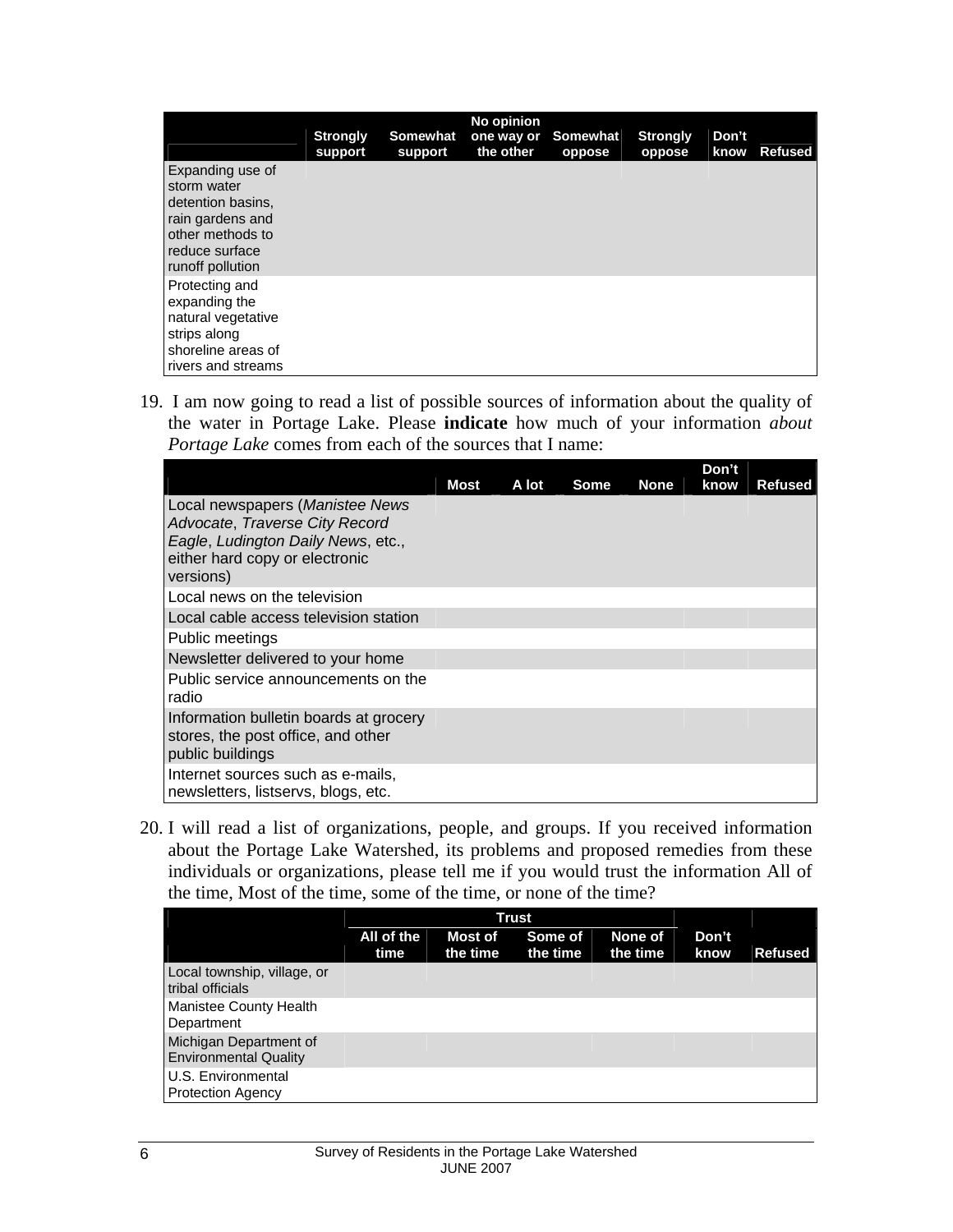|                                                                                                  | <b>Trust</b>       |                            |                     |                     |               |                |
|--------------------------------------------------------------------------------------------------|--------------------|----------------------------|---------------------|---------------------|---------------|----------------|
|                                                                                                  | All of the<br>time | <b>Most of</b><br>the time | Some of<br>the time | None of<br>the time | Don't<br>know | <b>Refused</b> |
| Your neighborhood/lake<br>association                                                            |                    |                            |                     |                     |               |                |
| Michigan Department of<br><b>Natural Resources</b>                                               |                    |                            |                     |                     |               |                |
| University Extension,<br>professors and scientists                                               |                    |                            |                     |                     |               |                |
| Manistee Conservation<br><b>District</b>                                                         |                    |                            |                     |                     |               |                |
| United States Department<br>of Agriculture's Natural<br><b>Resources Conservation</b><br>Service |                    |                            |                     |                     |               |                |
| Other [RECORD FREE<br><b>RESPONSEI</b>                                                           |                    |                            |                     |                     |               |                |

### **INFORMATION ABOUT YOUR RESIDENCE**

21. How long have you had a residence in Manistee County? [RECORD WHOLE NUMBER]

| Don't know<br>Refused |  |
|-----------------------|--|

22. Which of the following best describes the use of your property in Manistee County?

| Year-round/Full-time resident                               |  |
|-------------------------------------------------------------|--|
| Own property in the area but do not live there              |  |
| Seasonal resident [NOTE: ALSO ASK<br>RESPONDENTS Q23 BELOW] |  |
| Don't know                                                  |  |
| Refused                                                     |  |

#### [IF SEASONAL RESIDENT (ANSWER C ABOVE) ASK Q23]

23. How many days a year do you spend at your property in Manistee County?

| 10 days           |  |
|-------------------|--|
| $10 - 30$ days    |  |
| 31-90 days        |  |
| More than 90 days |  |
| Don't know        |  |
| Refused           |  |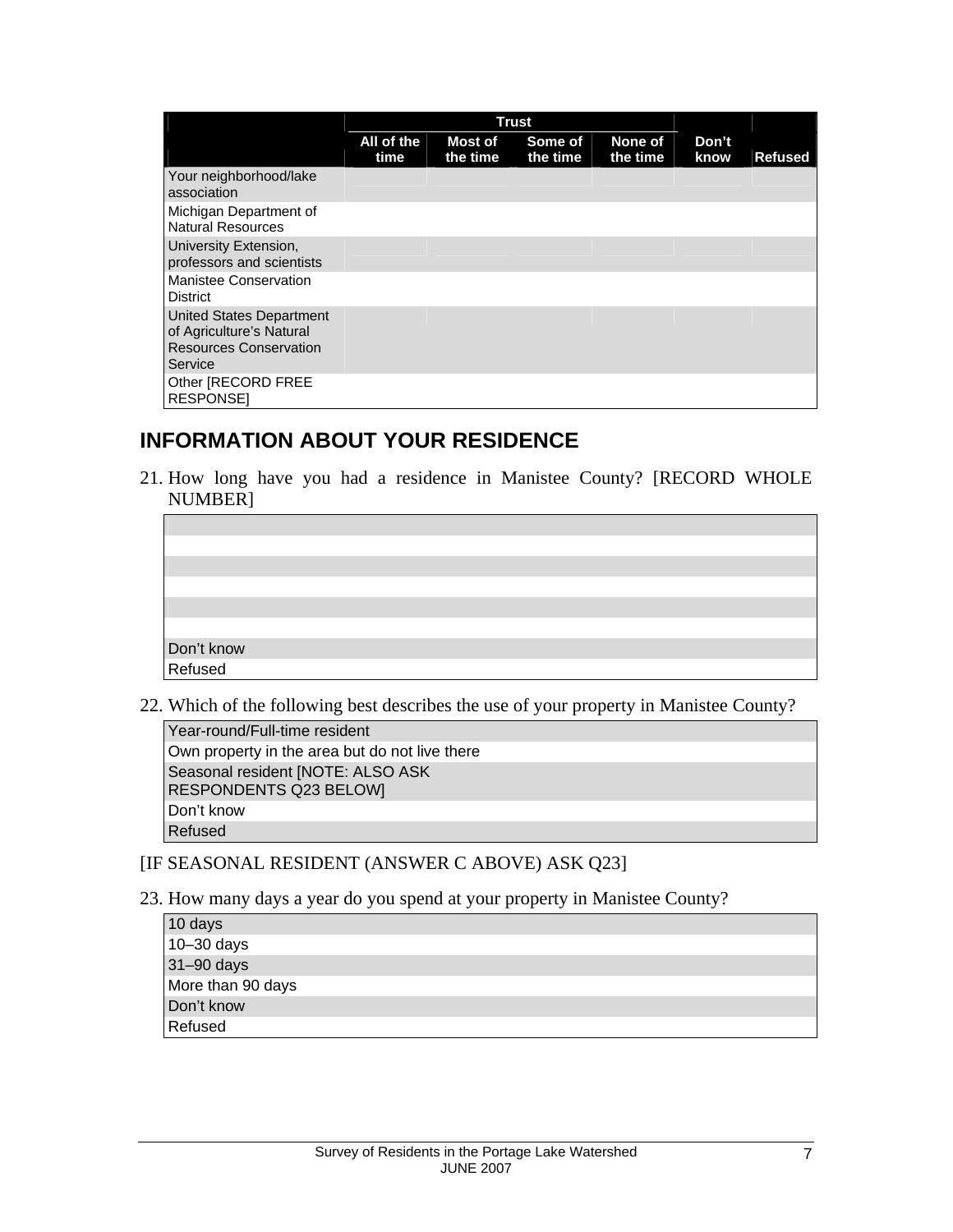- 24. How many people are in your household? \_\_\_\_\_\_ [RECORD WHOLE NUMBER]
- 



25. Do you maintain a grass lawn at your residence?

| Yes        |  |
|------------|--|
| l No       |  |
| Don't know |  |
| Refused    |  |

26. Do you have a seawall or bulk head on the lake side of your residence?

| Yes                        |  |
|----------------------------|--|
| No                         |  |
| Not applicable/Not on Lake |  |
| Don't know                 |  |
| Refused                    |  |

27. Do you have a washing machine?

| Yes        |  |
|------------|--|
| <b>No</b>  |  |
| Don't know |  |
| Refused    |  |

28. Do you have a garbage disposal?

| Yes            |  |
|----------------|--|
| N <sub>o</sub> |  |
| Don't know     |  |
| Refused        |  |

29. Do you have a dishwasher?

| Yes        |  |
|------------|--|
| No         |  |
| Don't know |  |
| Refused    |  |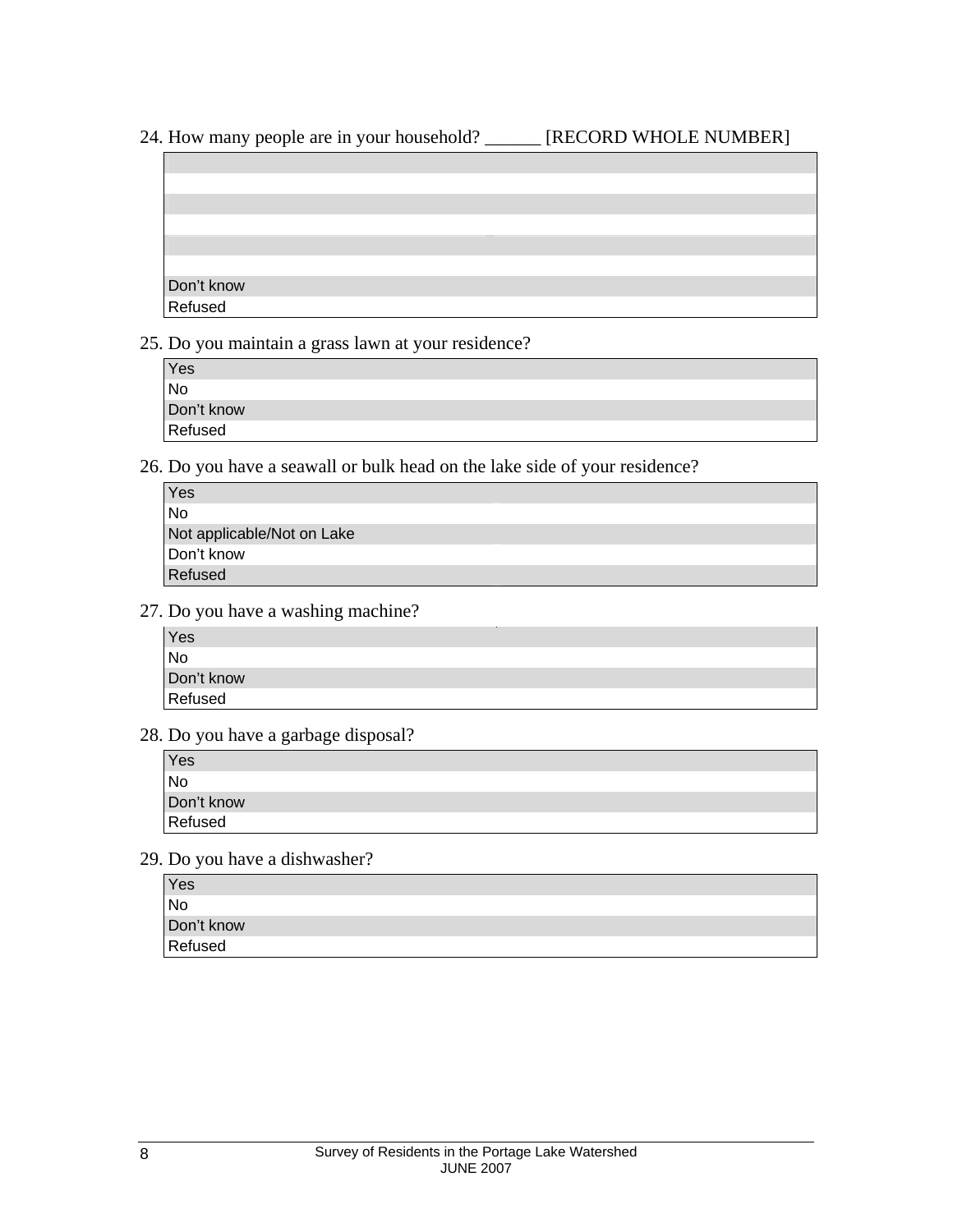30. How many bathrooms does your residence have? [RECORD NUMBER]

| Don't know<br>Refused |  |
|-----------------------|--|
|                       |  |
|                       |  |

31. Is your residence served by a septic system?

| Yes [GO TO Q32]  |
|------------------|
| No [SKIP TO Q34] |
| Don't know       |
| Refused          |

32. How old is your septic system? [RECORD YEARS]

| Don't know<br>Refused |  |
|-----------------------|--|
|                       |  |

33. In the last five years, have you had your septic tank inspected and/or pumped out?

| Yes        |  |
|------------|--|
| <b>No</b>  |  |
| Don't know |  |
| Refused    |  |
|            |  |

## **INFORMATION ABOUT YOU**

34. Gender? [RECORD BY OBSERVATION]

| Male       |  |
|------------|--|
| Female     |  |
| Don't know |  |
| Refused    |  |
|            |  |

35. In what year were you born? [RECORD AS YYYY; DON'T KNOW=8888; REFUSED=9999]